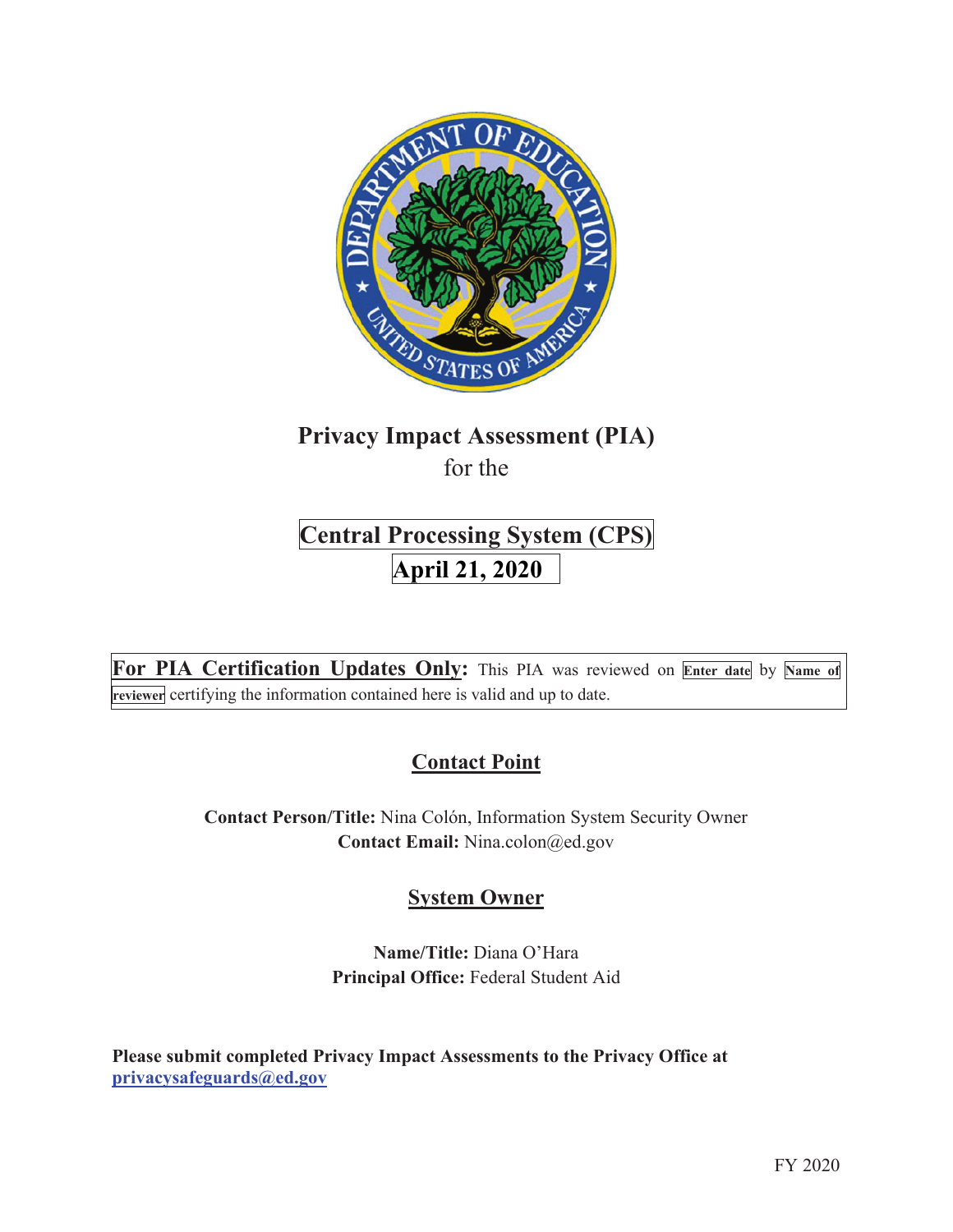*Please complete this Privacy Impact Assessment (PIA) on how personally identifiable information (PII) is collected, stored, protected, shared, and managed electronically by your system. You may wish to consult with your ISSO in completing this document. If a question does not apply to your system, please answer with N/A.*

## **1. Introduction**

**1.1.** Describe the system including the name, acronym, and a brief description of the program or purpose for the system.

The Central Processing System (CPS) is the automated system that processes all Free Application for Federal Student Aid (FAFSA) submissions for Federal Student Aid (FSA) for the U.S. Department of Education (Department). CPS calculates financial aid eligibility and notifies applicants and educational institutions of the results of the eligibility calculation. CPS also performs image and data capture of paper applications, develops and manages the mainframe eligibility determination system, provides Web-based applications and services, develops personal computer (PC) based financial aid software, prints and mails eligibility documents and supports the Participation Management (PM) system for FSA title IV programs.

CPS is comprised of several technological and operational components. They include:

- Business Intelligence (BI) Tool
- Eligibility Determination System (EDS)
- FAA Access to CPS Online
- FAFSA on the Web
- Image and Data Capture (IDC)
- CPS Printing Component
- FSA ID
- Participation Management (PM) System
- EDExpress for Windows
- Direct Loan Tools
- IRS Datashare System
- **1.2.** Describe the purpose for which the personally identifiable information  $(PII)^{1}$  is collected, used, maintained or shared.

CPS is the initial stage of the Student Aid Lifecycle responsible for determining an applicant's eligibility for Federal financial aid. PII is collected on the FAFSA application

<sup>&</sup>lt;sup>1</sup> The term "personally identifiable information" refers to information which can be used to distinguish or trace an individual's identity, such as their name, social security number, biometric records, etc. alone, or when combined with other personal or identifying information which is linked or linkable to a specific individual, such as date and place of birth, mother's maiden name, etc. OMB Circular A-130, page 33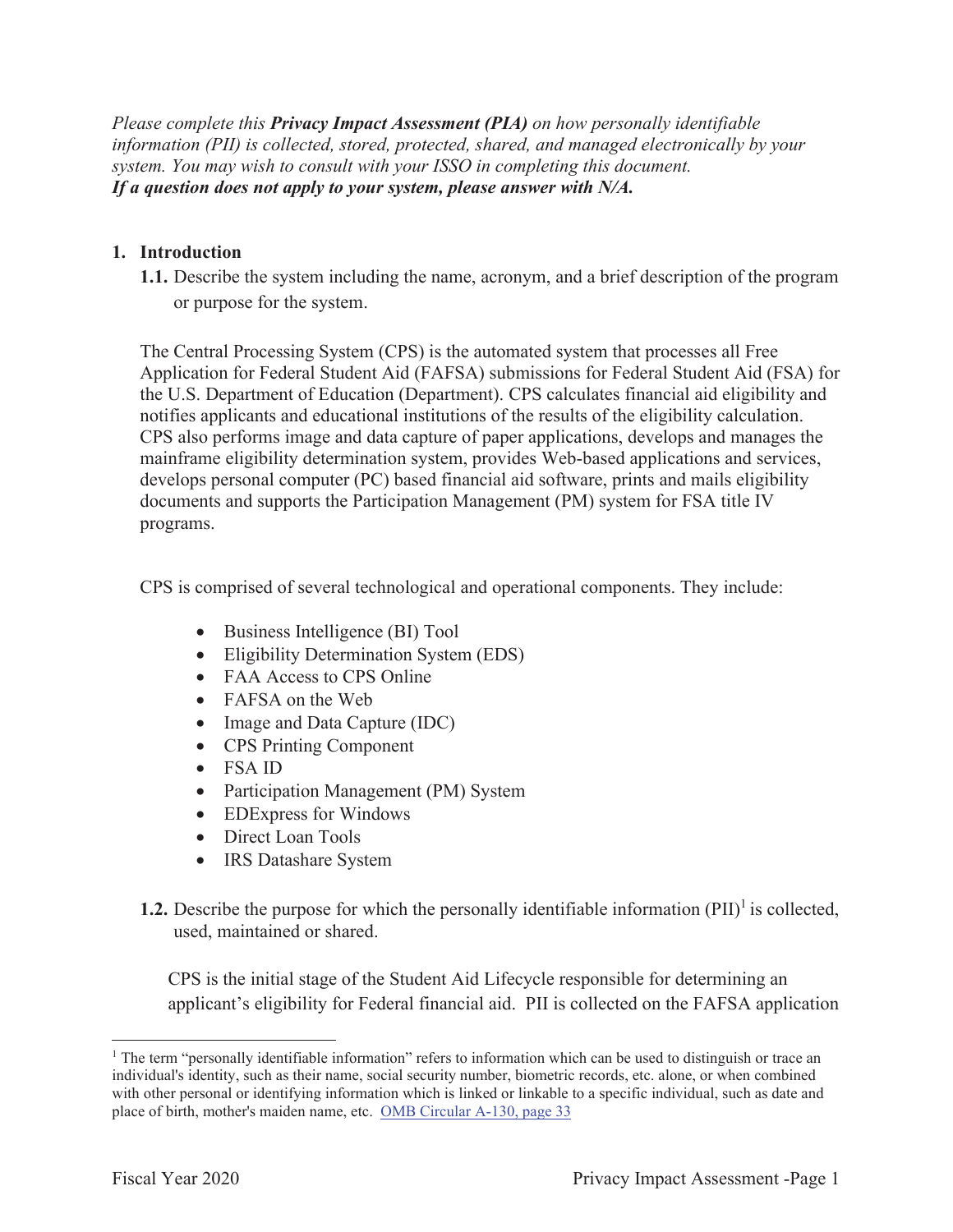and maintained in CPS to verify the identity of an applicant and the parents of a dependent applicant in order to determine, process, and track eligibility requirements and determinations.

**1.3.** Is this a new system, or one that is currently in operation?

## Currently Operating System

**1.4.** Is this PIA new, or is it updating a previous version?

## Updated PIA

**1.5.** Is the system operated by the agency or by a contractor?

## Contractor

**1.5.1.** If the system is operated by a contractor, does the contract or other acquisitionrelated documents include privacy requirements?

 $\Box$  N/A

Yes

## **2. Legal Authorities and Other Requirements**  *If you are unsure of your legal authority, please contact your program attorney.*

**2.1.** What specific legal authorities and/or agreements permit and regulate the collection and use of data by the system? Please include name and citation of the authority.

Title IV of the Higher Education Act of 1965, as amended (HEA) (20 U.S.C. 1070 et seq.). The collection of Social Security numbers (SSNs) of users of this system is also authorized by 31 U.S.C. 7701 and Executive Order 9397, as amended by Executive Order 13478 (November 18, 2008).

## **SORN**

**2.2.** Is the information in this system retrieved by an individual's name or personal identifier such as a Social Security Number or other identification?

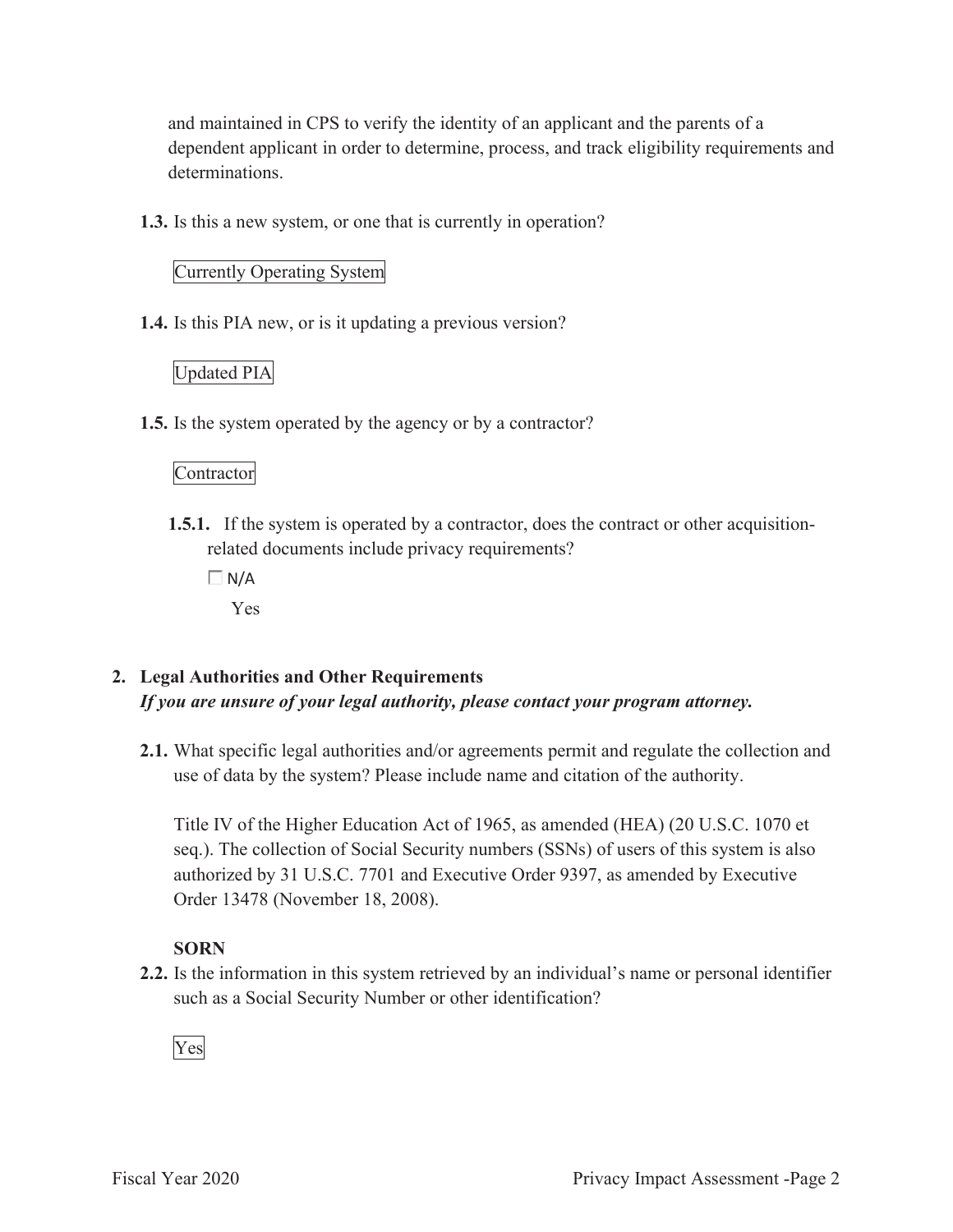**2.2.1.** If the above answer is **YES,** this system will need to be covered by Privacy Act System of Records Notice(s)  $(SORN(s))$ .<sup>2</sup> Please provide the SORN name, number, Federal Register citation and link, or indicate that a SORN is in progress.

 $\Box$  N/A

Federal Student Aid Application File (18-11-01) most recently published in the Federal Register on October 29, 2019 at 84 FR 57856-57863.

**2.2.2.** If the above answer is **NO**, explain why a SORN was not necessary. For example, the information is not retrieved by an identifier, the information is not maintained in a system of records, or the information is not maintained by the Department, etc.

 $\overline{M}$  N/A

Click here to enter text.

#### **Records Management**

**If you do not know your records schedule, please consult with your records liaison or send an email to RMHelp@ed.gov**

**2.3.** What is the records retention schedule approved by National Archives and Records Administration (NARA) for the records contained in this system? Please provide all relevant NARA schedule numbers and disposition instructions.

The Department shall submit a retention and disposition schedule that covers the records contained in this system to NARA for review. The records will not be destroyed until such a time as NARA approves said schedule.

**2.4.** Is the PII contained in this system disposed of appropriately, and in accordance with the timelines in the records disposition schedule?

Yes

## **3. Characterization and Use of Information**

#### **Collection**

**3.1.** List the specific PII elements (e.g., name, email, address, phone number, date of birth, Social Security, etc.) that the system collects, uses, disseminates, or maintains.

<sup>&</sup>lt;sup>2</sup> A System of Records Notice (SORN) is a formal notice to the public that identifies the purpose for which PII is collected, from whom and what type of PII is collected, how the PII is shared externally (routine uses), and how to access and correct any PII maintained by ED. https://connected.ed.gov/om/Documents/SORN-Process.pdf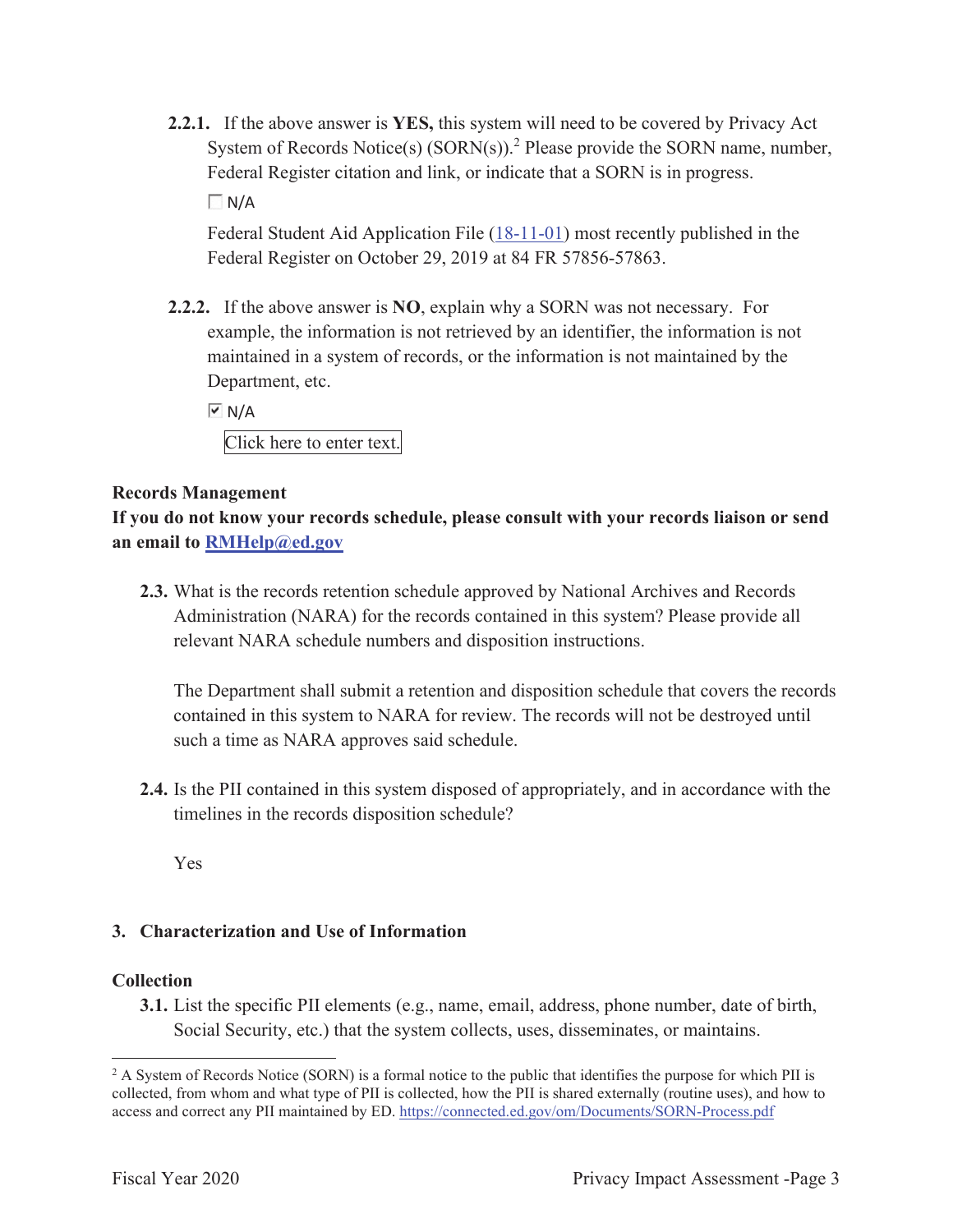The elements of PII data collected and maintained by the system include but are not limited to:

A. Applicant (and spouse, if applicable, and parental information for dependent applicant) personal information.

Personal information is collected and used to uniquely identify the applicant and determine if the applicant meets the eligibility requirements for Federal Student Aid. Personal information collected includes but is not limited to: Social Security Number (SSN), name (first, last and middle initial), address, date of birth (DOB), telephone number, driver license number and state of issuance, email address, citizenship status or alien registration number (if applicable), marital status (including month and year of marriage), state of legal residence, date of legal residency, if applicable, sex,.

Pursuant to Computer Matching Agreements (CMA) between Federal Student Aid and other Federal agencies, the Department may also maintain the following PII elements. For more information please refer to the Department's CMA webpage: https://www2.ed.gov/about/offices/list/om/pirms/cma.html

From the Department of Homeland Security's United States Citizenship and Immigrations Services (DHS-USCIS): Verification case number, date of entry into the United States, country of birth, DHS-USCIS status code, and eligibility message code.

From the Department of Defense (DoD): Dependent's name, date of birth, SSN whose parent or legal guardian died as a result of U.S. military service in Iraq or Afghanistan after September 11, 2001 and the date of death of the parent of guardian.

From the Department of Justice (DOJ): name and SSN of individuals who do not qualify for Federal student financial assistance under the Controlled Substances Act, as amended, the title IV programs included under court sanction, the end date of the debarment period, and the codes for the denied Federal benefits.

From the Social Security Administration (SSA): a match indicator to confirm valid SSN or citizenship.

From the Selective Service System (SSS): a match indicator to confirm registration with the Selective Service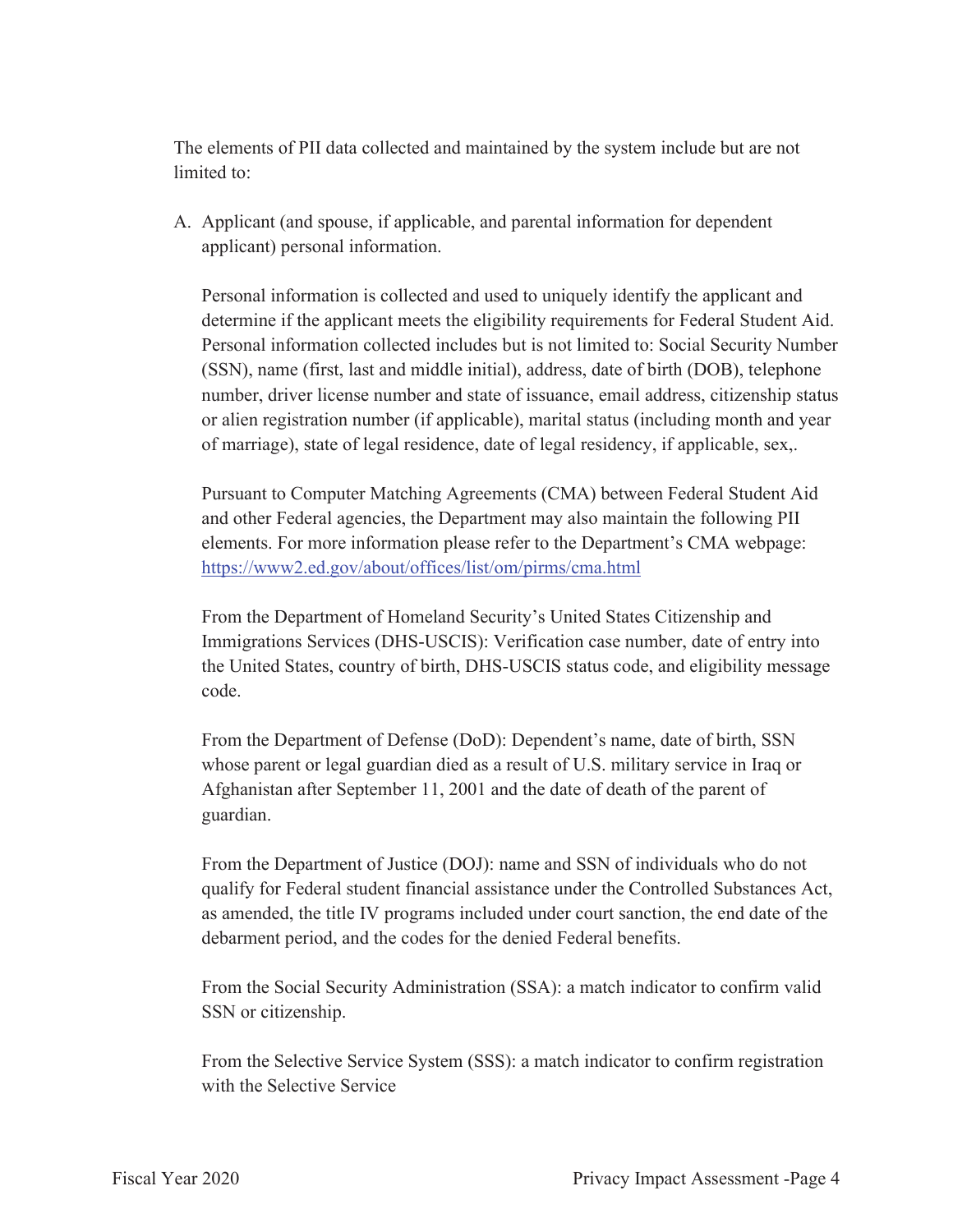From the Department of Veteran's Affairs (VA): a match indicator referencing Veteran status.

B. Dependency Status

Dependency status questions on the FAFSA determine whether parents' income and asset information will need to be included on the application. These questions include but are not limited to: applicant's age, education level, marital status, dependents and the amount of parental support, active duty status, and veterans status.

C. Applicant's Income, Tax Credit, and Asset Information

The following information is collected for the applicant (and spouse): Federal income tax return information, adjusted gross income (AGI), income tax paid, number of exemptions, income earned from working (wages, salaries tips), and untaxed income. Asset information includes cash, savings, and checking account balances, investments, and the net value of businesses and/or investment farms.

D. Dependent Applicant's Parental or Legal Guardian Information

The following information is collected for the applicant's parent(s): Parent(s) highest level of schooling completed, marital status, marital status date (month and date),  $SSN(s)$ , last name $(s)$  and first initial $(s)$ , date of birth, email address, number in Household supported by the parent(s), state of legal residence, date of legal residence, Federal income tax return information, adjusted gross income (AGI), income tax paid, number of exemptions, income earned from working (wages, salaries tips), and untaxed income. Asset information includes cash, savings, and checking account balances, investments, and the net value of businesses and/or investment firms.

**3.2.** Does the system collect only the minimum amount required to achieve the purpose stated in Question 1.2?

## Yes

**3.3.** What are the sources of PII collected (e.g., individual, school, another agency, commercial sources, etc.)?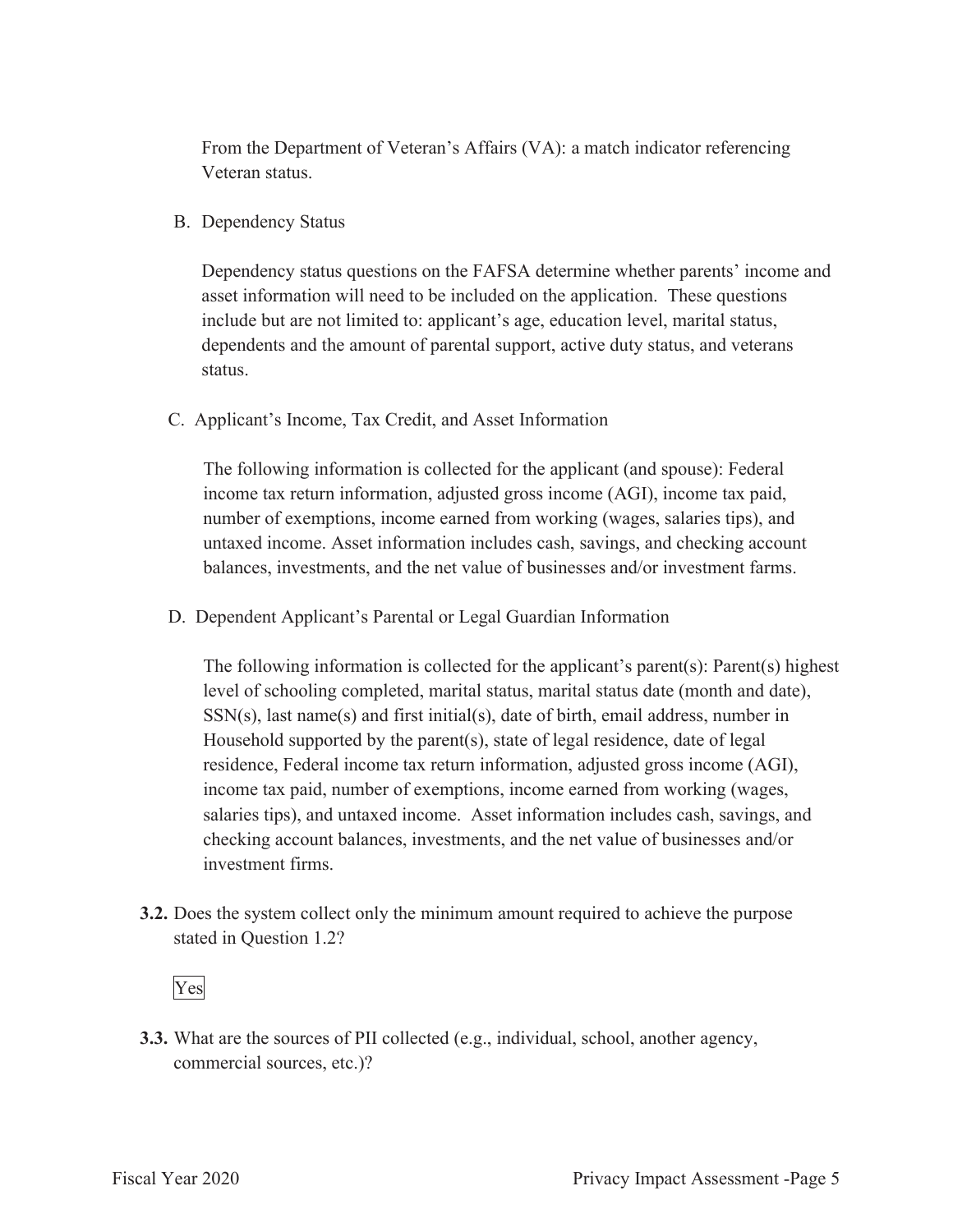The main source of the information is the applicant and/or parent, and it is self-reported. Data are collected directly from the student/parent when they submit the Free Application for Federal Student Aid (FAFSA).

If the applicant is a current or previous borrower, their previous application information can be pulled from the National Student Loan Database System (NSLDS) to assist in application completion.

Additional sources include the Federal agencies through which FSA conducts a computer matching agreement with including DHS, DoD, DOJ, SSA, SSS, and VA.

**3.4.** How is the PII collected from the stated sources listed in Question 3.3 (e.g., paper form, web page, database, etc.)?

The PII is collected via the FAFSA on the Web application submission form on FAFSA.gov, the mobile application, a paper form or via FAA Access by the school Financial Aid Administrator working with the applicant and parent to complete the FAFSA application or make corrections on the students' application.

Information obtained from other Federal agencies is obtained through a computer match. For more information please reference the specific matching agreements at: https://www2.ed.gov/about/offices/list/om/pirms/cma.html

**3.5.** How is the PII validated or confirmed to ensure the integrity of the information collected?<sup>3</sup> Is there a frequency at which there are continuous checks to ensure the PII remains valid and accurate?

When the application data is submitted to the Central Processing System the data is ran through system edits for data accuracy. For example, all data submitted to CPS is validated against data in NSLDS if an applicant is a previous borrower.

When an applicant completes the FAFSA form, there are also content requirements for various fields such as for SSNs. Additionally, during the application process data is further validated through an applicant's use of the Internal Revenue Service's (IRS) Data Retrieval Tool (DRT).

<sup>&</sup>lt;sup>3</sup> Examples include restricted form filling, account verification, editing and validating information as it's collected, and communication with the individual whose information it is.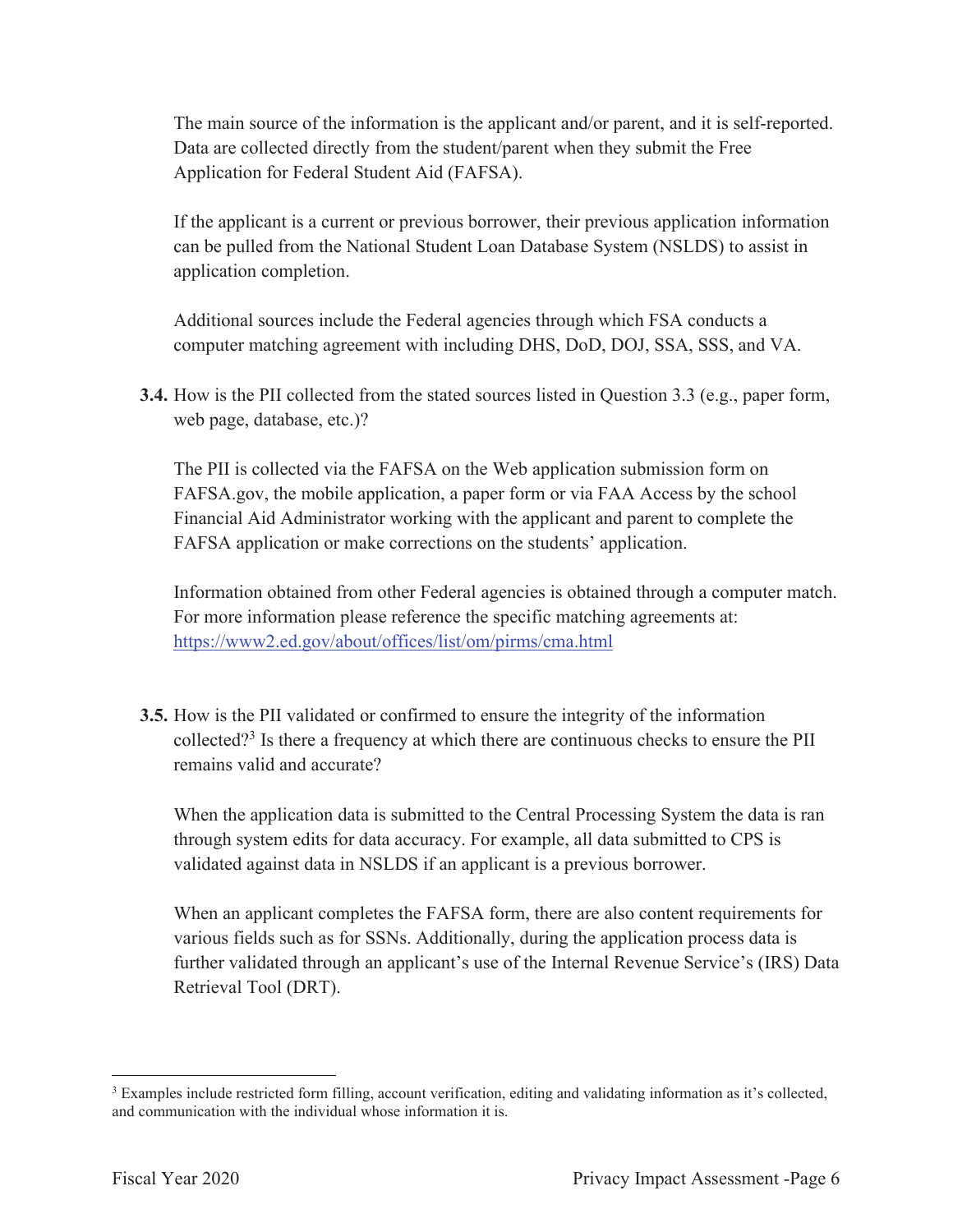Additional checks on data integrity occur when PII is sent to match with other Federal Agencies pursuant to the matching programs listed above. Matches occur on a regular basis ranging from daily to quarterly depending on the current Computer Matching Agreement.

#### **Use**

**3.6.** Describe how the PII is used to achieve the purpose stated in Question 1.2 above.

CPS is the automated system that processes all FAFSA submissions for Federal Student Aid for the Department and uses PII to validate the identity of applicants. CPS uses an applicant's PII to calculate financial aid eligibility and notify the individual and respective educational institutions of the results of the eligibility calculation. Throughout the eligibility determination process, the PII is checked through various systems and processes to assist applicants in completing their application, ensure they provide accurate information, and are offered the benefits they are entitled to.

**3.7.** Is the system using PII for testing/researching new applications or information systems prior to deployment or for training employees?

No

**3.7.1.** If the above answer is **YES,** what controls are in place to minimize the risk and protect the data?

 $\overline{V}$  N/A Click here to enter text.

#### **Social Security Numbers**

*It is the Department's Policy that, in order to collect Social Security Numbers, the System Owner must state the collection is: 1) authorized by law, 2) necessary for an agency purpose, and 3) there is no reasonable alternative.* 

**3.8.** Does the system collect Social Security Numbers? Note that if the system maintains Social Security Numbers but does not explicitly collect them, answer 3.8.1 to address the purpose for maintaining them.

Yes

**3.8.1.** If the above answer is **YES**, explain the purpose for its collection, and how the SSN will be used.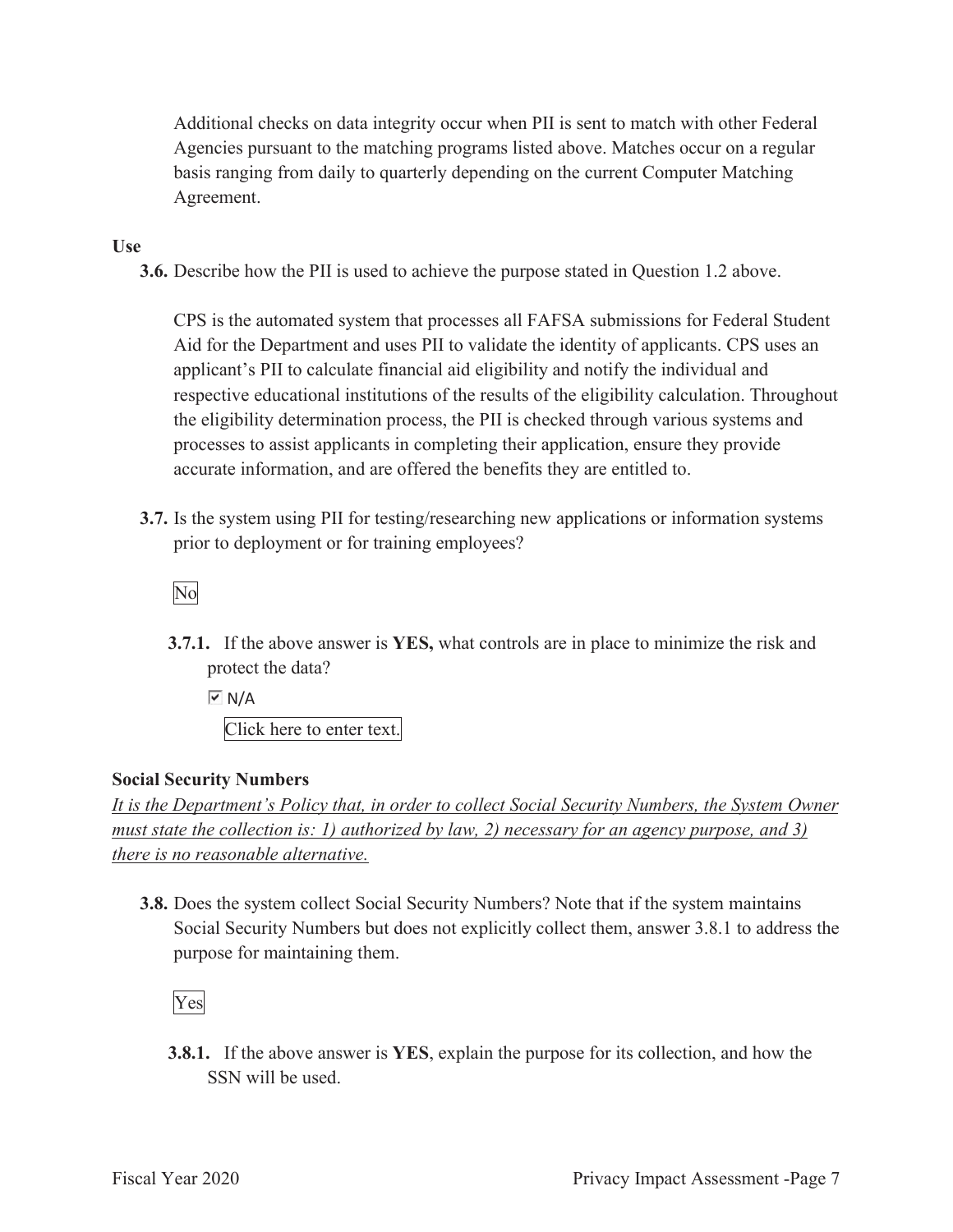$\Box$  N/A

SSNs are collected and used for the purpose of authenticating a user's identity. SSNs are also used as an authoritative source of identity when determining eligibility pursuant to various computer matching agreements with other Federal agencies.

**3.8.2.** Specify any alternatives considered in the collection of SSNs and why the alternatives were not selected.

 $\Box$  N/A

There are no alternatives to consider for the collection of the SSN--SSNs are matched with SSA to uniquely identify students. A valid SSN is required by SSA as the unique identifier for students, parents, and financial aid professionals. Additionally, use of the SSN is required as the unique identifier by other external partners involved in determining eligibility for Federal student aid, such as the Internal Revenue Service (to use the IRS Data Retrieval functionality within the FAFSA on the Web application), and other Federal agencies with whom the Department conducts a computer match.

#### **4. Notice**

**4.1.** How does the system provide individuals with notice about the collection of PII prior to its collection (e.g., direct notice, such as a Privacy Act Statement (if applicable) or public notice, such as a SORN, PIA,)? If notice is not provided, explain why not.

A Privacy Act Statement is provided before the student or parent completes the FAFSA. This notice is provided both on the FAFSA website and the paper version of the FAFSA.

**4.2.** Provide the text of the notice or the link to the webpage where the notice is posted if notice is provided other than by SORN or PIA.

 $\Box N/A$ 

https://studentaid.gov/notices/privacy

**4.3.** What opportunities are available for individuals to consent to uses (including new uses of previously collected PII), decline to provide PII, or opt out of the project?

Applying for FAFSA is purely voluntary but if requested information is not provided by the applicant or information is missing, the application cannot be processed and will delay the process of determining the applicant's eligibility for any aid.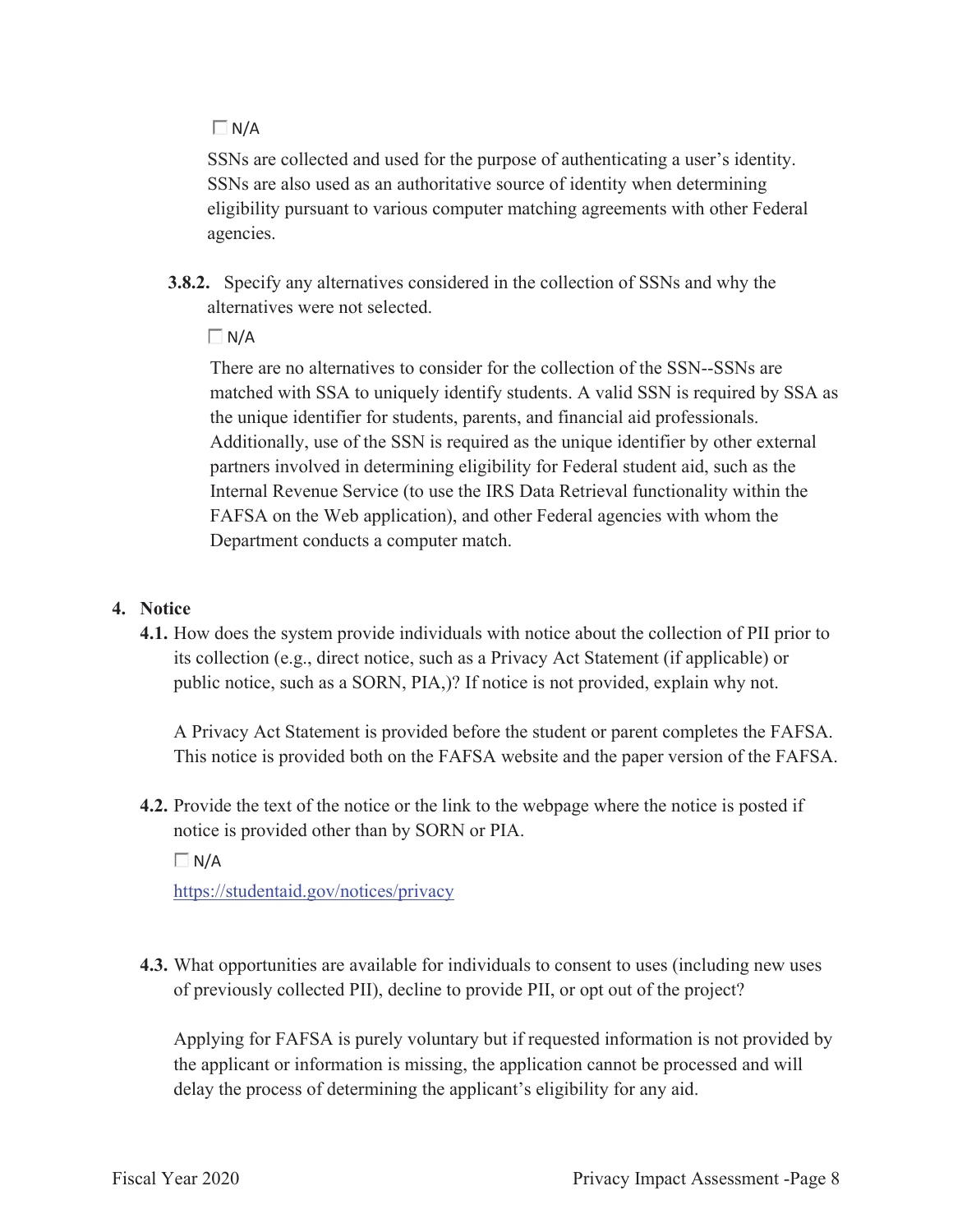**4.4.** Is the notice referenced in Question 4.1 reviewed and revised when there are changes in the practice, policy, or activities that affect the PII and privacy to ensure that individuals are aware of and can consent to, where feasible, these changes?

Yes

#### **5. Information Sharing and Disclosures**

#### **Internal**

**5.1.** Will PII be shared internally with other ED principal offices? If the answer is **NO**, please skip to Question 5.4.

No

**5.2.** What PII will be shared and with whom?

 $\overline{M}$  N/A Click here to enter text.

**5.3.** What is the purpose for sharing the specified PII with the specified internal organizations?

 $\overline{M}$  N/A

Click here to enter text.

## **External**

**5.4.** Will the PII contained in the system be shared with external entities (e.g. another agency, school district, the public, etc.)? If the answer is **NO**, please skip to Question 6.1.



**5.5.** What PII will be shared and with whom? List programmatic disclosures only.<sup>4</sup> **Note: If you are sharing Social Security Numbers externally, please specify to whom and for what purpose**.

 $\Box$  N/A

<sup>4</sup> If this information is covered by Privacy Act System of Records Notice (SORN) please list only relevant programmatic disclosures listed under the Routine Uses section.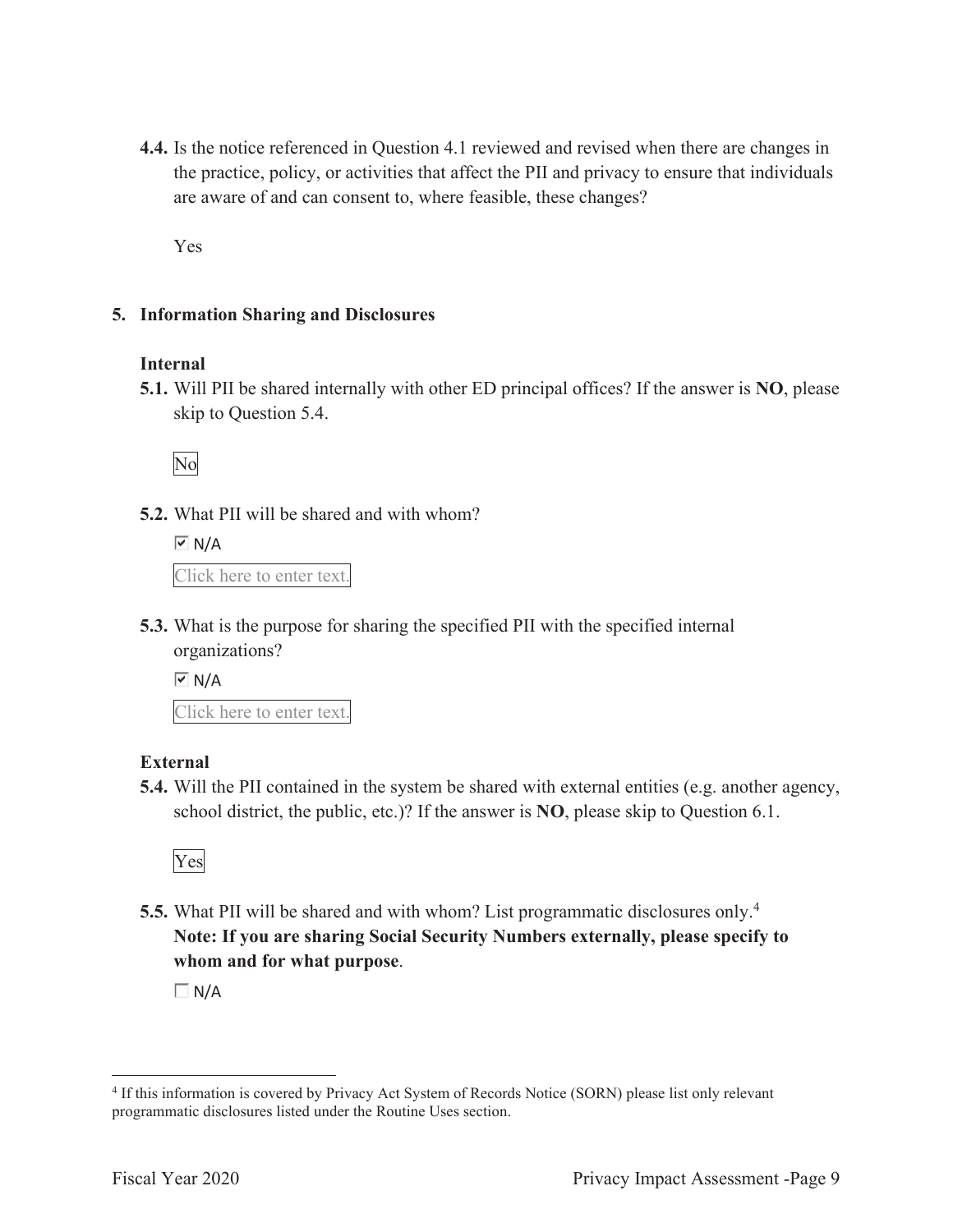CPS shares basic identifiers such as name, SSN, and date of birth with six other Federal agencies pursuant to computer matching agreements: DHS, DoD, DOJ, SSS, SSA, and VA.

Additionally, PII including but is not limited to: SSN, DOB, legal addresses, first and last names, and email addresses may be shared with guaranty agencies, financial institutions participating in Federal Family Education Loan (FFEL) programs, institutions of higher education, third party servicers, Federal, State, and local agencies, fiscal agents designated by Treasury, and consumer reporting agencies.

**5.6.** What is the purpose for sharing the PII with the specified external entities?

 $\Box$  N/A

PII is shared with 6 different Federal agencies pursuant to a Computer Matching Agreement including: SSA to verify the SSNs and confirm the U.S. citizenship status, or date of death of applicants and dependent applicant's parents; VA to verify the veteran status of applicants; SSS to confirm the registration status of male applicants; DHS-USCIS to confirm the immigration status of applicants; DOJ to enforce any requirement imposed at the discretion of a court for a drug-related offense; DoD to identify dependents of U.S. military personnel who died in service in Iraq and Afghanistan after September 11, 2001, to determine if they are eligible for increased amounts of title IV, HEA program assistance. For more information on the Computer Matching Agreements conducted with records in CPS please see:

https://www2.ed.gov/about/offices/list/om/pirms/cma.html

PII may be disclosed pursuant to one of the following programmatic disclosures published as a routine use in the SORN as referenced in 2.2.1.

- To verify the identity of the applicant and the parent(s) of a dependent applicant; determine the accuracy of the information contained in the record; support compliance with title IV, HEA statutory and regulatory requirements; assist with the determination, correction, processing, tracking, and reporting of program eligibility and benefits; enable an applicant, to obtain information from other Federal agencies' records; determine an applicant's eligibility for the award of State postsecondary education assistance and for the award of aid by eligible IHEs or other entities or expedite the student application process.
- To provide an applicant's financial aid history, including information about loan defaults and grant program overpayments.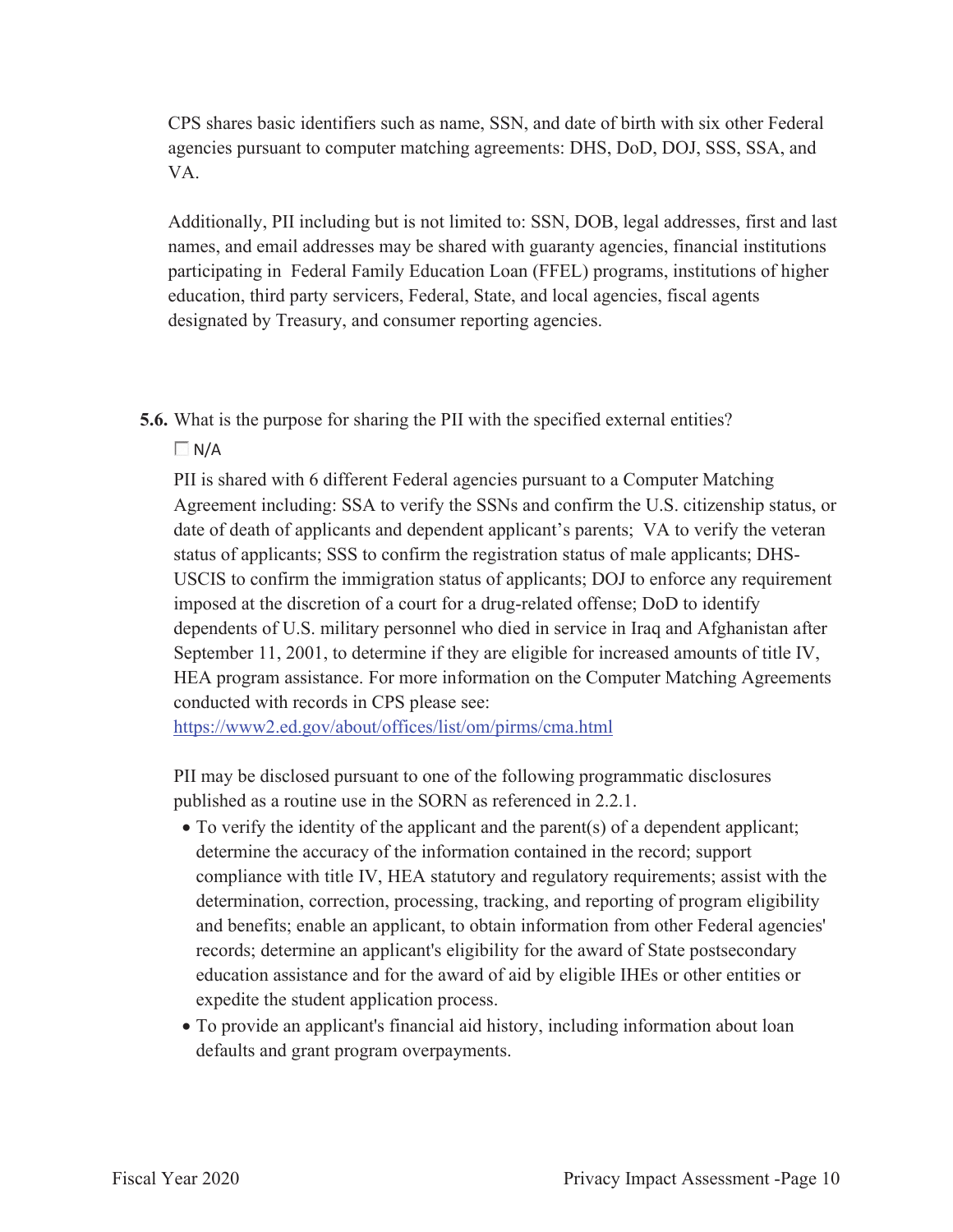- To facilitate receiving and correcting application data, processing Federal Pell Grants and Direct Loans, and reporting Federal Perkins Loan Program expenditures to the Department's processing and reporting systems.
- To enforce the terms of a loan or grant; assist in the collection of loan or grant overpayments; or assist loan holders with the collection and servicing of loans, to support pre-claims/supplemental pre-claims assistance.
- To facilitate assessments of program compliance and assist in assessing the administration of program funds by guaranty agencies, financial institutions, IHEs, and third-party servicers.
- To assist borrowers in repayment, or the Department in locating borrowers or loan holders.
- To initiate legal action against an individual involved in an illegal or unauthorized program expenditure or activity; initiate or support a limitation, suspension, or termination action, an emergency action, or a debarment or suspension action; or investigate complaints, update files, and correct errors.
- **5.7.** Is the sharing with the external entities authorized?
	- $\Box$  N/A Yes
- **5.8.** Is the system able to provide and retain an account of any disclosures made and make it available upon request?

 $\Box$  N/A Yes

**5.9.** How is the PII shared with the external entity (e.g. email, computer match, encrypted line, etc.)?

 $\Box$  N/A

The information is shared electronically outside the Department over secure, encrypted Networks.

**5.10.** Is the sharing pursuant to a Computer Matching Agreement (CMA), Memorandum of Understanding (MOU), or other type of approved sharing agreement with another agency?

 $\Box$  N/A

Yes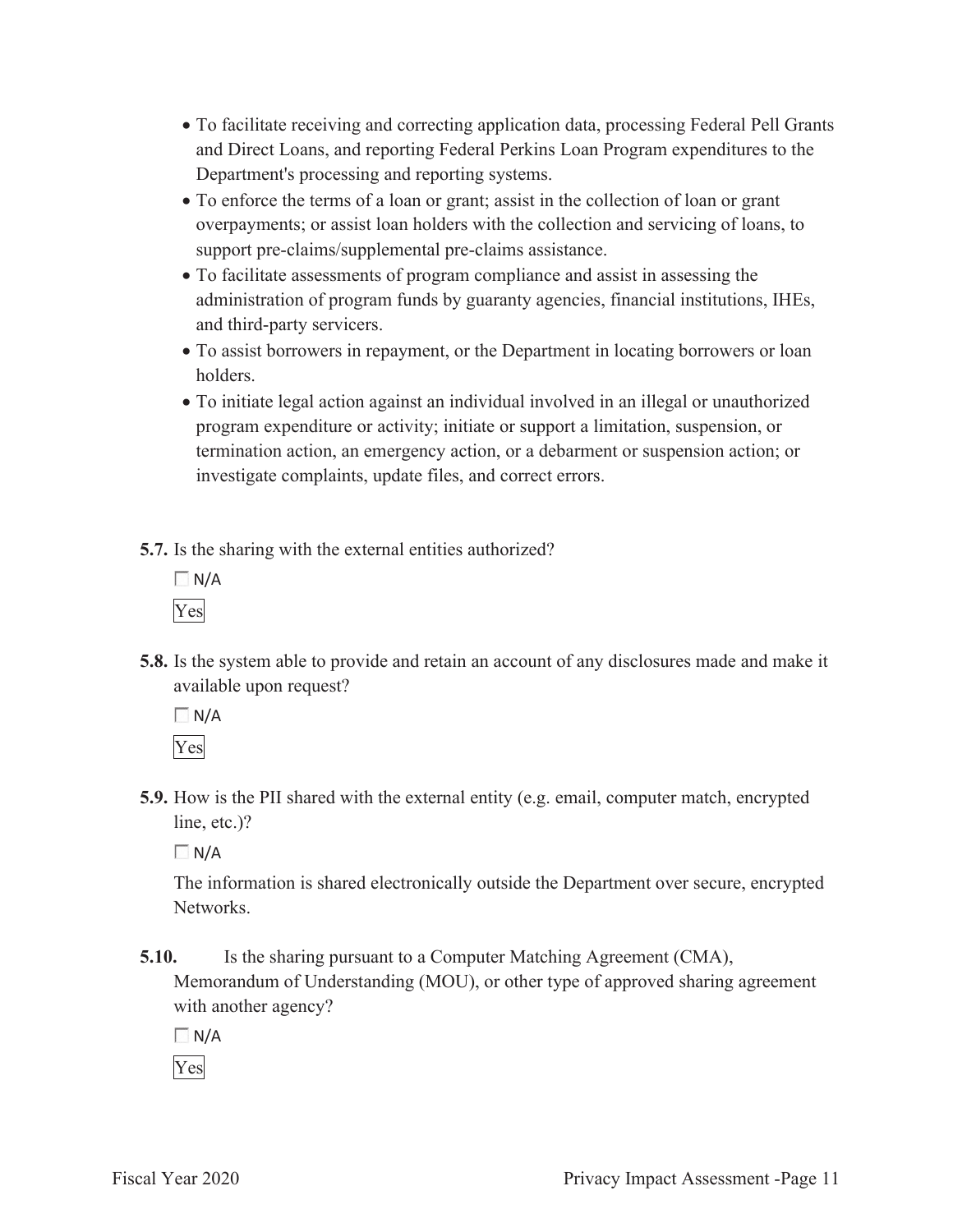**5.11.** Does the project place limitation on re-disclosure?

 $\Box$  N/A Yes

## **6. Redress**

**6.1.** What are the procedures that allow individuals to access their own information?

Individual users may access their own application data using the FSAID that is created when the individual starts the FAFSA application. The user can login with credentials and FSAID and access their Federal Student Aid data on file. Users currently enrolled in an educational institution can also contact their Financial Aid Administrators for access to their records maintained in CPS.

**6.2.** What procedures are in place to allow the subject individual to correct inaccurate or erroneous information?

The applicant may use their FSAID to pull up their application in FAFSA Corrections on the Web or they can work with the Financial Aid Administrator that can assist with correction to the application. If applicant uses the IRS Data Retrieval Tool to automatically populate the FAFSA application with their tax data, the data fields will be masked. The masking of the fields is for security purposes and is not a field that can be altered. The tax fields that have been populated by the IRS DRT will not be able to be changed but individuals are able to manually provide their information.

**6.3.** How does the project notify individuals about the procedures for correcting their information?

Once the applicant has submitted the application and data has been processed an email will be sent to the applicant with instructions on how to access the application data and instructions on how data can be corrected if necessary. The application also has online help text and instructions on the web site to assist individuals on the process of application submission and next steps.

## *7.* **Safeguards**

## *If you are unsure which safeguards will apply, please consult with your ISSO.*

**7.1.** Does the principal office work with their CSO/ISSO to build privacy & security into the system and build privacy extensions to the extent feasible?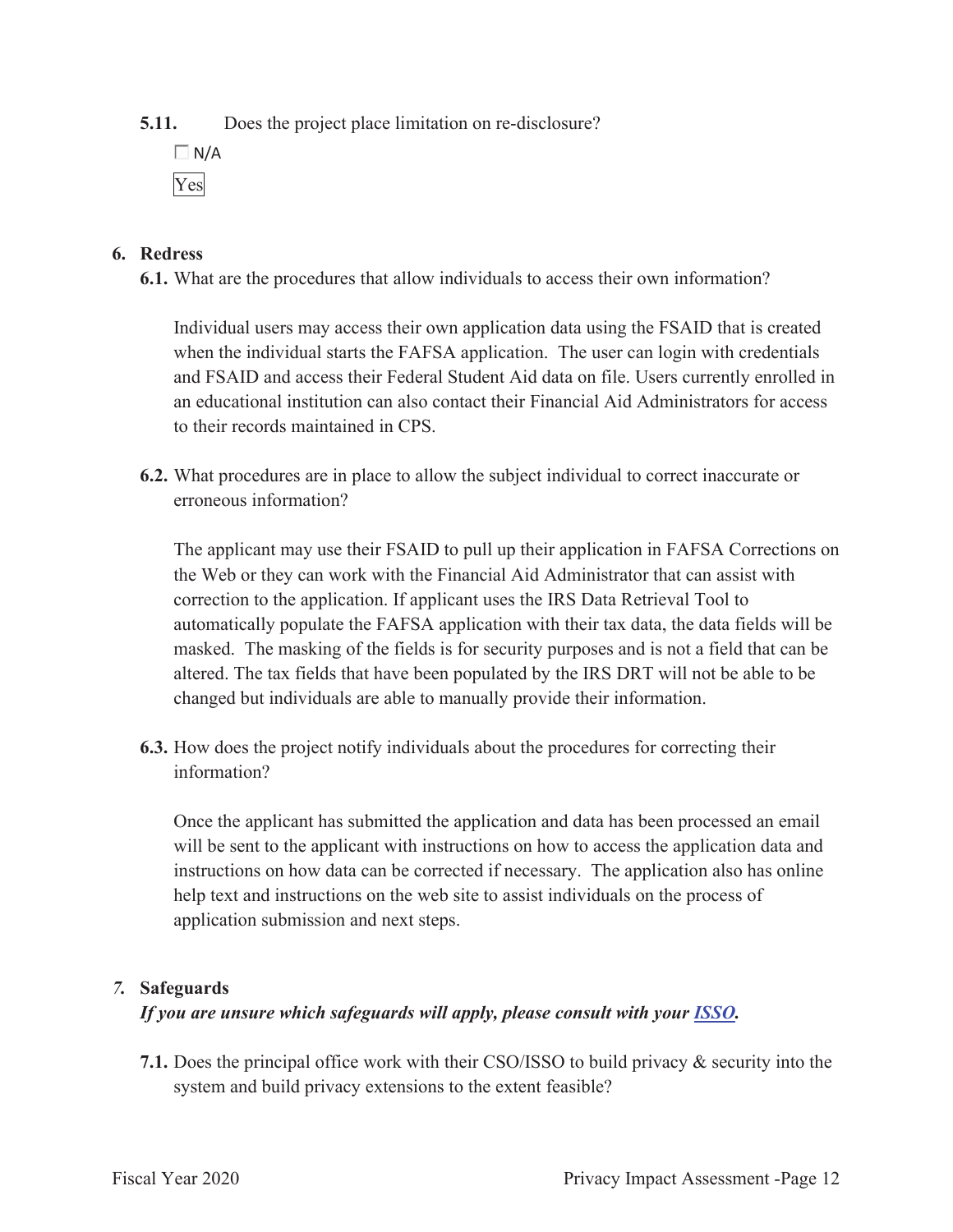Yes

**7.2.** Is an Authority to Operate (ATO) required?

Yes

**7.3.** Under NIST FIPS Pub. 199, what is the security categorization of the system: **Low, Moderate, or High?** 

 $\Box$  N/A Moderate

**7.4.** What administrative, technical, and physical safeguards are in place to protect the information?

CPS meets the current NIST SP 800-53 security controls for moderate systems and was assessed through the formal Authority to Operate (ATO) process. FISMA controls implemented comprise a combination of management, operational, and technical controls. CPS is only accessible to users that meet the minimum security clearance requirements and have been granted access to the internal Department network. Network access is annually granted once users complete the required Cybersecurity and Privacy Awareness Training. Access is further controlled by the Information System Security Officer (ISSO) and all users are required to utilize two factor authentications follow a complex password policy, and read and accept a Rules of Behavior. All data is encrypted in transit and at rest and physical access to the Department's and its contractor's locations are controlled an monitored by security personnel.

For external users who are not Department employees access is strictly controlled and secured through the use of multifactor authentication. All users are authenticated through FSA's Access and Identity Management System.

**7.5.** Is the information in the system appropriately secured in accordance with the IT security requirements and procedures as required by Federal law and policy?

Yes

**7.6.** Has a risk assessment been conducted where appropriate security controls to protect against that risk have been identified and implemented?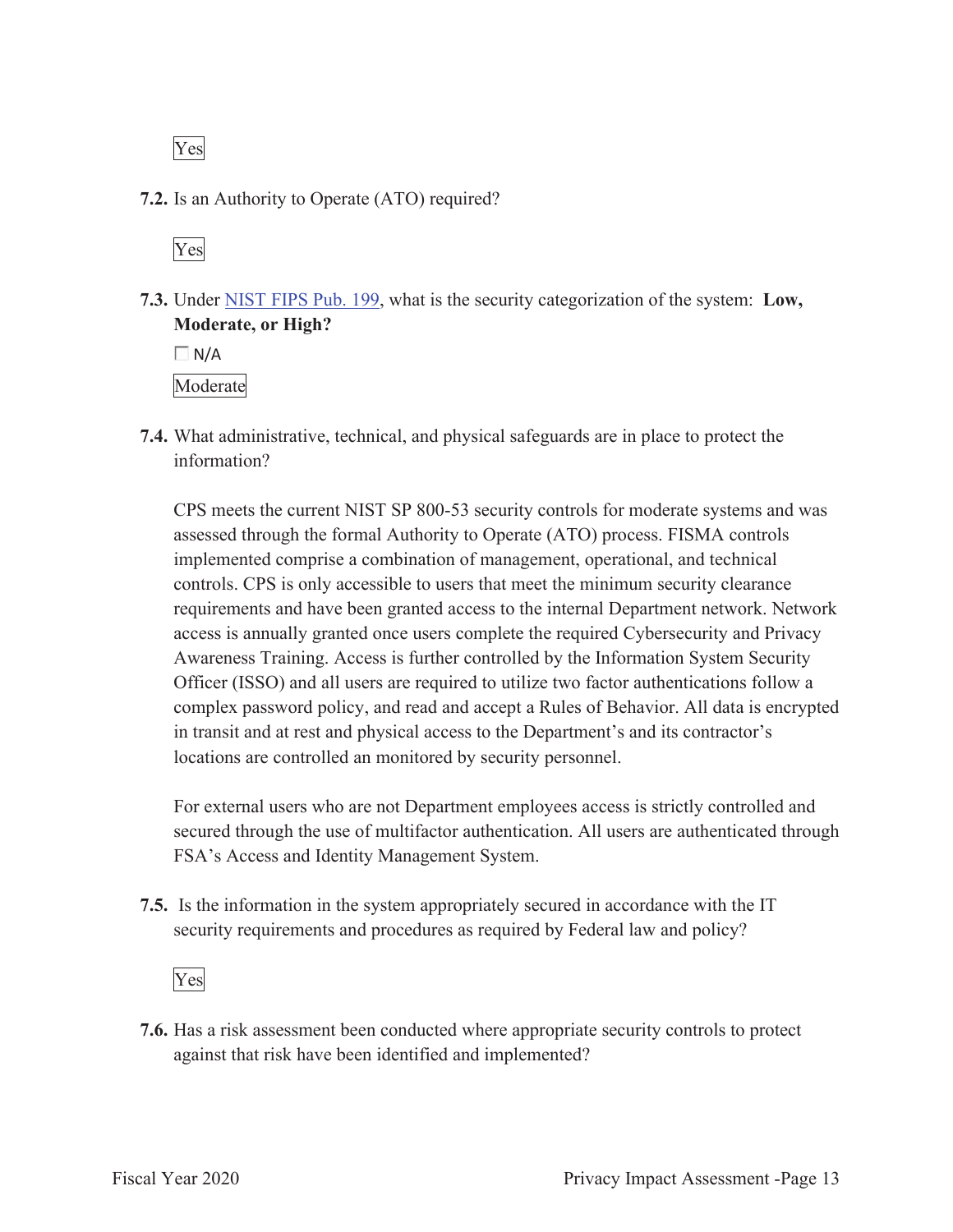

**7.7.** Please describe any monitoring, testing or evaluation conducted on a regular basis to ensure the security controls continue to work properly at safeguarding the PII.

CPS is required to obtain and maintain an Authorization to Operate (ATO). This process includes a tri-annual independent assessment of all required security and privacy controls and produces Plans of Actions and Milestones (POAMs) to ensure any deficiencies are remediated. The CPS System also participates in the Ongoing Security Authorization (OSA) Program and continuous monitoring program. The OSA, which reviews FISMA controls, is conducted quarterly, and the system is scanned continuously to ensure that security controls are in place and working properly. CPS has a regular patching cycle to ensure the system is secured with the most up to date capabilities. Following each patch release an additional scan is conducted to ensure continuing operations. Additional activities include conducting regular self-assessments, contingency plan testing and participating in tabletop exercises.

#### **8. Auditing and Accountability**

**8.1.** How does the system owner assess and ensure that the PII is used in accordance with stated practices in this PIA?

The system owner along with the ISSO ensure that the data collected is maintained and used in accordance with the stated practices in this PIA. The first method is by completing the Department of Education Risk Management Framework process in order to receive an Authority to Operate (ATO). During the ATO process the security controls were assessed by an independent assessor to ensure the CPS and its data are appropriately secured and protected. The second method was making sure that the National Institute of Standards and Technology (NIST) 800-53 controls are implemented by CPS. The NIST controls comprised of administrative, technical and physical controls to ensure that the information is used in accordance with approved practices. The third method is by ensuring that the system owner participates in all major security and privacy risk briefings, meets regularly with the ISSO, and participates in FSA's Lifecycle Management Methodology, which address security and privacy risks through the system's lifecycle.

**8.2.** Does the system owner continuously monitor and audit the privacy controls to ensure effective implementation?

Yes